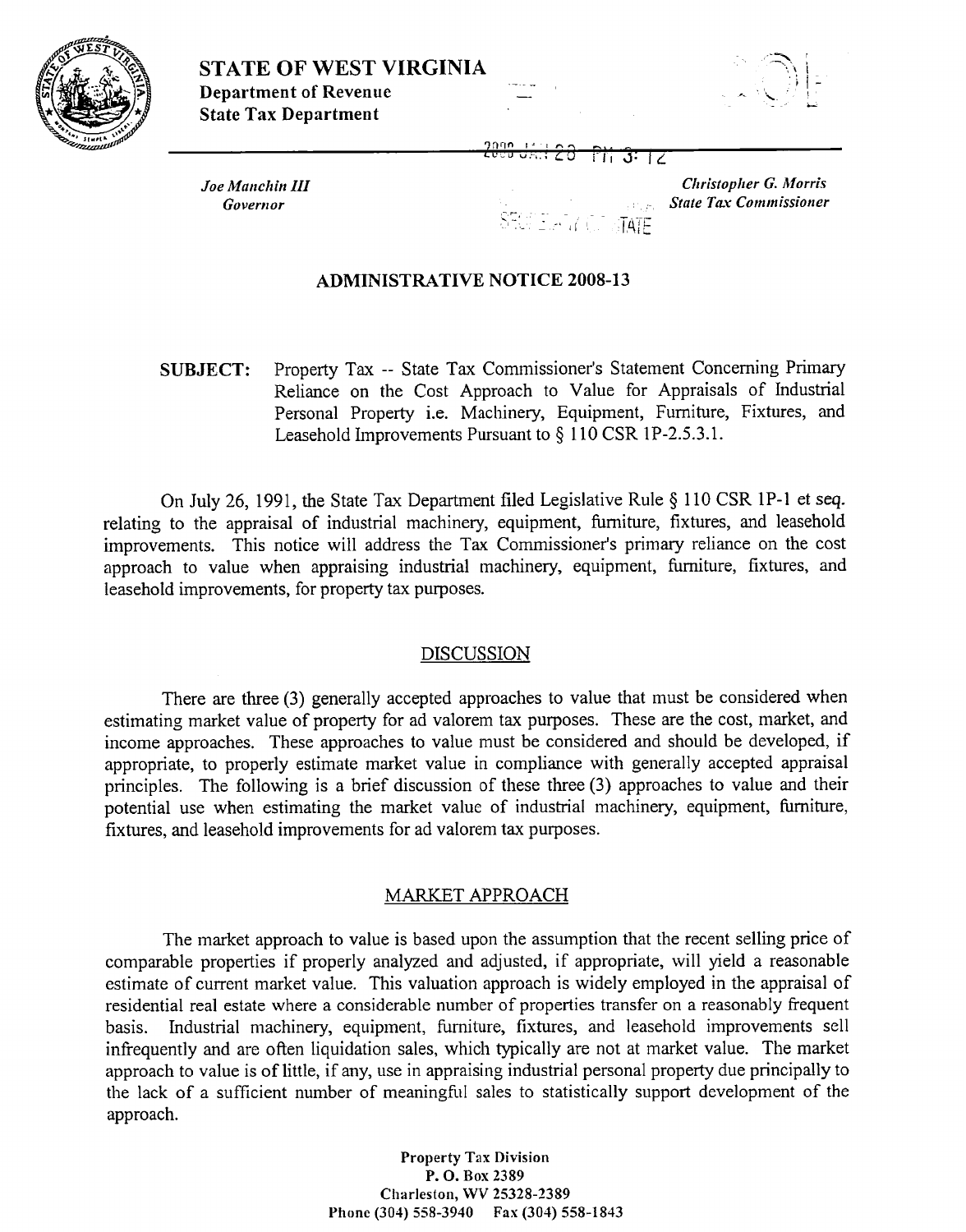#### INCOME APPROACH

The income approach to value is based upon the assumption that a property is worth the future income, discounted to present worth, that it will generate for a prospective buyer. The income approach is widely used in the appraisal of various types of income producing properties; however, the approach has limited use in the appraisal of industrial machinery, equipment, fiuniture, fixtures, and leasehold improvements because of the difficulty in estimating future net benefits; except in the case of certain kinds of leased equipment. When reliable data on equipment leases is available, the income approach can provide reliable estimates of fair market value.

#### COST APPROACH

The cost approach to value is based upon the assumption that the cost of a property, less depreciation (loss in value), yields a reasonable estimate of market value. Depreciation is a loss in value due to physical deterioration through use, functional obsolescence through design or utility, and economic obsolescence due to outside market forces.

Costs used in the cost approach can be original, acquisition, replacement, or reproduction costs, although offen only original or acquisition costs are readily available. Original cost is the cost of acquisition of a property. Reproduction cost is the cost of reproducing an exact replica of a property. Replacement cost is the cost of replacing a property with one of like utility. The cost approach may be most consistently applied to machinery, equipment, furniture, fixtures, and leasehold improvements because of the availability of reliable data such as the original or acquisition cost.

The State Tax Department trends the original or acquisition cost to today's replacement cost and depreciates the replacement cost, based on age and condition, to estimate a property's current market value. This process is recommended by the International Association of Assessing Officers' Standards on the Valuation of Personal Property.

This process is as follows:

| Original or |           | Today's                  |                  | Current |
|-------------|-----------|--------------------------|------------------|---------|
| Acquisition | $Trend =$ | Replacement or           | Depreciation $=$ | Market  |
| Cost        | Factor    | <b>Reproduction Cost</b> | Factor           | Value   |